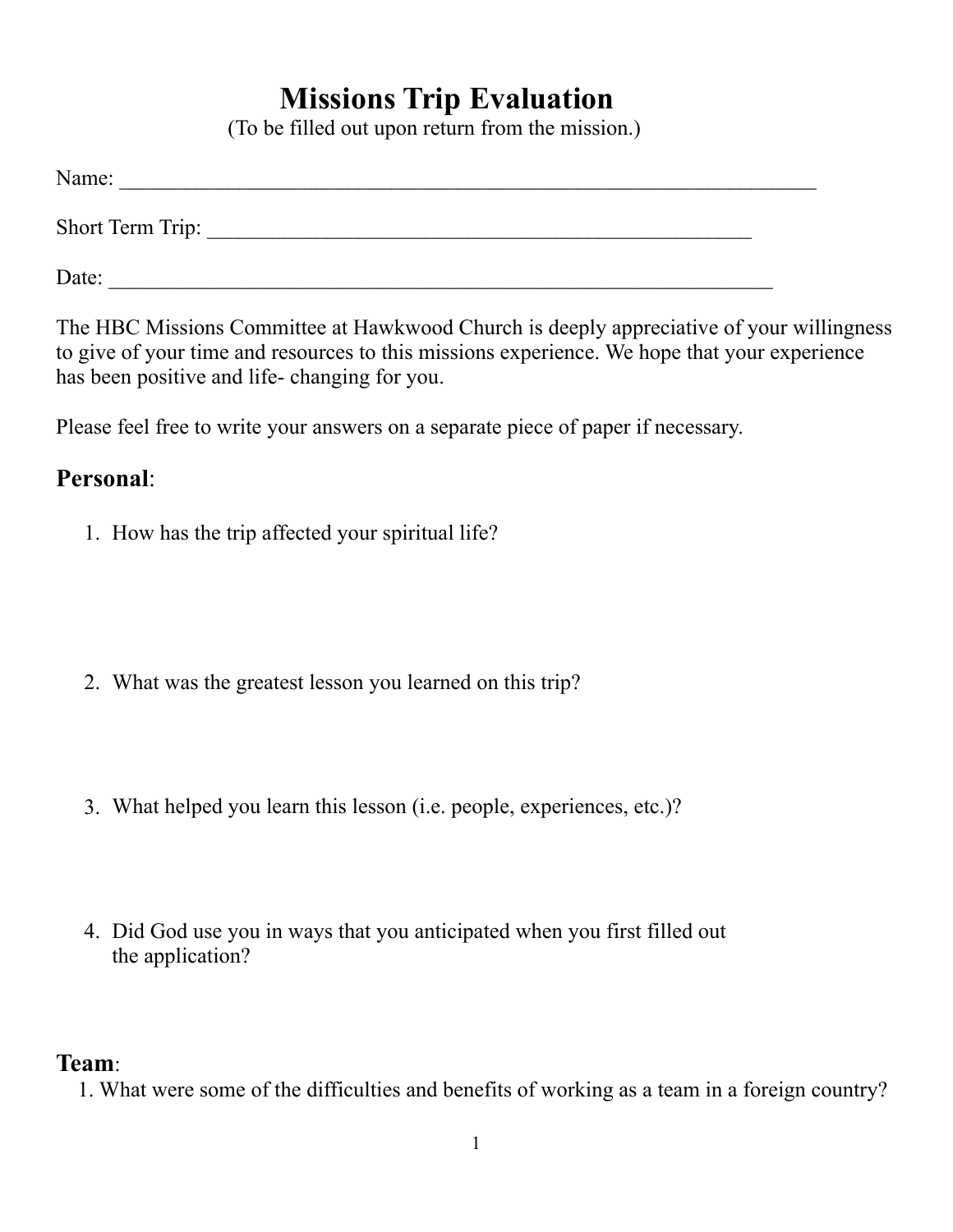2. How did the age or maturity of the team relate to the effectiveness of the trip?

 3. Of all your preparation before you left, what was the most helpful in preparing the team? What was the least helpful?

### **Work/Program**:

 1. How effective was the program you implemented on this trip? To what extent did the program help you to fulfill the goals?

 2. How effective was the leadership in implementing the program? Describe the positives and negatives.

3. How could organization have been improved (i.e. trip preparation, etc.)?

 4. Did you feel like you had enough time to accomplish your goals through the program? Why or why not?

## **Fruit of the Trip**: